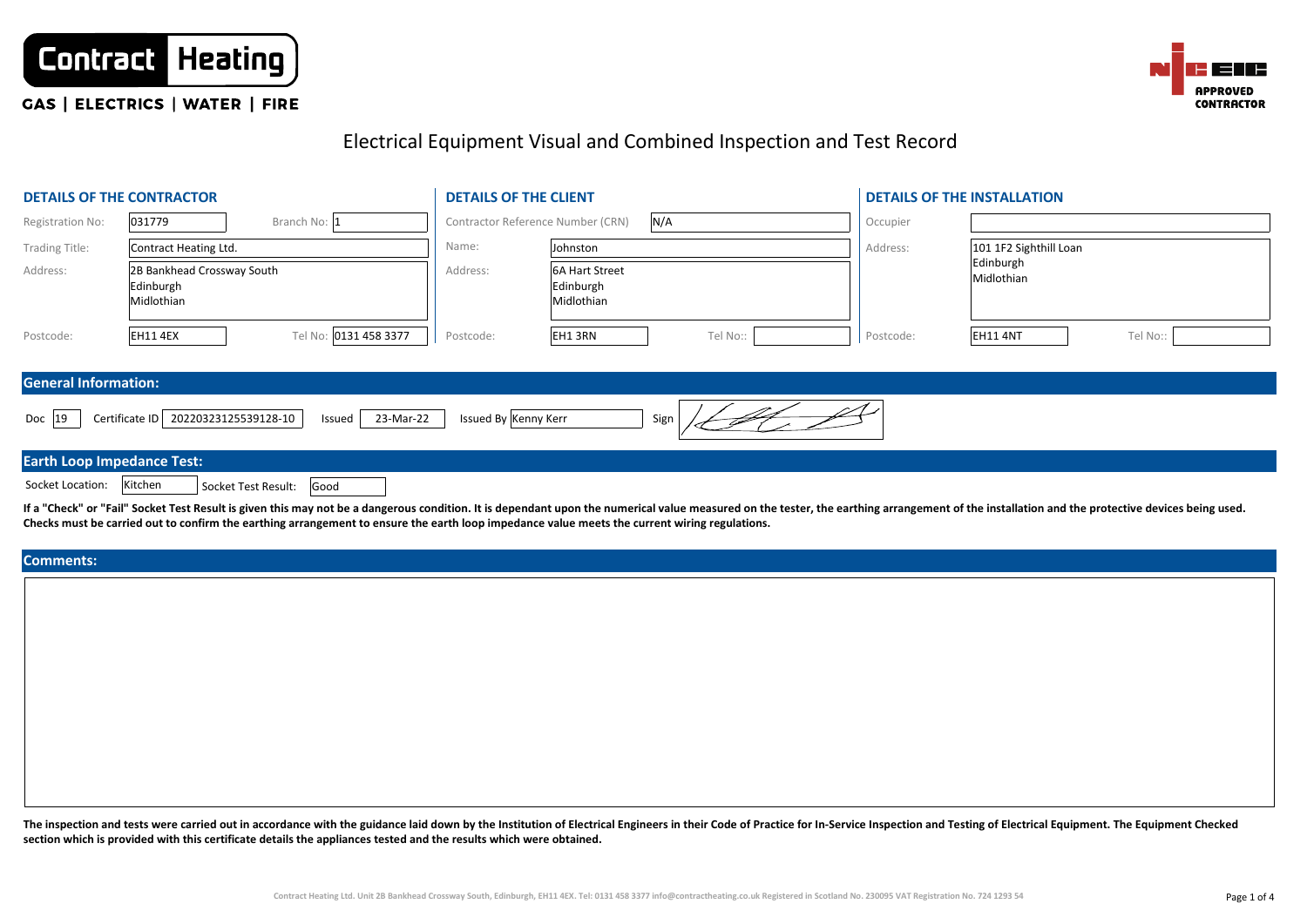| <b>Equipment Checked:</b> |                |                |                 |                      |                |                          |                           |                          |                          |                                |                            |                                  |                             |                                      |                                                              |                                                                |
|---------------------------|----------------|----------------|-----------------|----------------------|----------------|--------------------------|---------------------------|--------------------------|--------------------------|--------------------------------|----------------------------|----------------------------------|-----------------------------|--------------------------------------|--------------------------------------------------------------|----------------------------------------------------------------|
|                           |                |                |                 |                      |                |                          | <b>Condition Of</b>       |                          |                          |                                | <b>Test Results</b>        |                                  |                             |                                      |                                                              |                                                                |
| No.                       | Type           | Location       | Class<br>(1/11) | Inspection<br>Type   | Voltage<br>(V) | Fuse<br>(amps)           | Socket<br>$(\sqrt{or X})$ | Plug<br>$(\sqrt{or X})$  | Flex<br>(√ or X)         | <b>Body</b><br>$(\sqrt{or X})$ | Earth<br>Continuity<br>(Ω) | Insulation<br>Resistance<br>(MΩ) | Polarity<br>$(\sqrt{or} X)$ | <b>Functional</b><br>$(\sqrt{or X})$ | <b>Suitable for</b><br><b>Environment</b><br>$(\sqrt{or X})$ | <b>Suitable for</b><br><b>Continued Use</b><br>$(\sqrt{or X})$ |
|                           | Cooker         | Kitchen        |                 | <b>Formal Visual</b> | 230            | $\overline{\phantom{0}}$ | $\overline{\phantom{a}}$  | $\overline{\phantom{a}}$ | $\overline{\phantom{a}}$ | √                              | 0.08                       | $\overline{\phantom{a}}$         | $\overline{\phantom{a}}$    | $\checkmark$                         | $\checkmark$                                                 | √                                                              |
| $\overline{2}$            | W/Machine      | Kitchen        |                 | <b>Formal Visual</b> | 230            | $\overline{\phantom{0}}$ |                           | $\overline{\phantom{a}}$ |                          | $\checkmark$                   | 0.05                       | $\overline{\phantom{a}}$         | $\overline{\phantom{a}}$    |                                      | $\checkmark$                                                 | √                                                              |
| 3                         | Fridge Freezer | Kitchen        |                 | <b>Formal Visual</b> | 230            | $\overline{\phantom{a}}$ | $\overline{\phantom{a}}$  | $\overline{\phantom{a}}$ | $\overline{\phantom{a}}$ | √                              | 0.06                       | $\overline{\phantom{a}}$         | $\overline{\phantom{a}}$    |                                      | $\checkmark$                                                 | √                                                              |
|                           | Vacuum Cleaner | Hall (Floor 1) | Ш.              | Combined             | 230            | 13                       | $\sqrt{ }$                | $\checkmark$             | $\checkmark$             | $\checkmark$                   | $\overline{\phantom{a}}$   | $>20$                            | √                           | $\checkmark$                         | $\checkmark$                                                 | √                                                              |
| 5                         | Iron           | Hall (Floor 1) |                 | Combined             | 230            | 13                       |                           | $\checkmark$             | $\checkmark$             | $\checkmark$                   | 0.08                       | $>20$                            | $\checkmark$                | $\overline{\mathbf{v}}$              | $\checkmark$                                                 | √                                                              |
| 6                         | Lamp Table     | Bedroom 1      | Ш.              | Combined             | 230            | 3                        |                           | $\checkmark$             | √                        |                                | $\overline{\phantom{a}}$   | $>20$                            | √                           | $\overline{\mathbf{v}}$              | $\checkmark$                                                 | √                                                              |
|                           | Lamp Table     | Bedroom 1      | Ш.              | Combined             | 230            | 3                        |                           | $\checkmark$             | $\checkmark$             | $\checkmark$                   | $\overline{\phantom{a}}$   | $>20$                            | $\checkmark$                | $\checkmark$                         | $\checkmark$                                                 | √                                                              |
| 8                         | Lamp Table     | Bedroom 2      | Ш.              | Combined             | 230            | 3                        |                           | $\checkmark$             | $\checkmark$             | $\checkmark$                   | $\overline{\phantom{a}}$   | $>20$                            | $\checkmark$                | $\checkmark$                         | ✓                                                            | $\checkmark$                                                   |
| 9                         | Lamp Table     | Bedroom 3      | Ш               | Combined             | 230            | 3                        |                           | $\checkmark$             | $\checkmark$             | $\checkmark$                   | $\overline{\phantom{a}}$   | $>20$                            | $\checkmark$                | $\checkmark$                         |                                                              | $\checkmark$                                                   |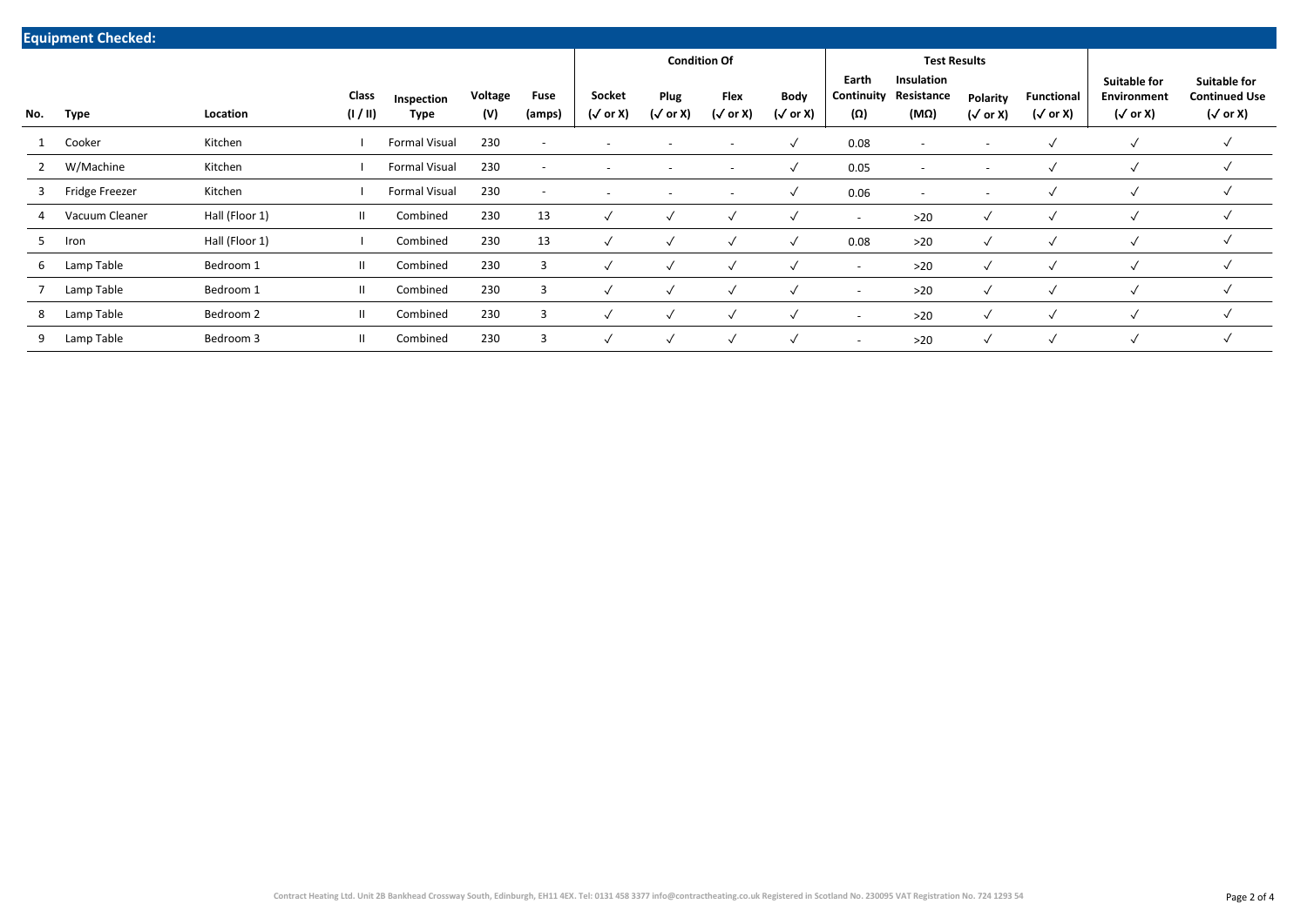